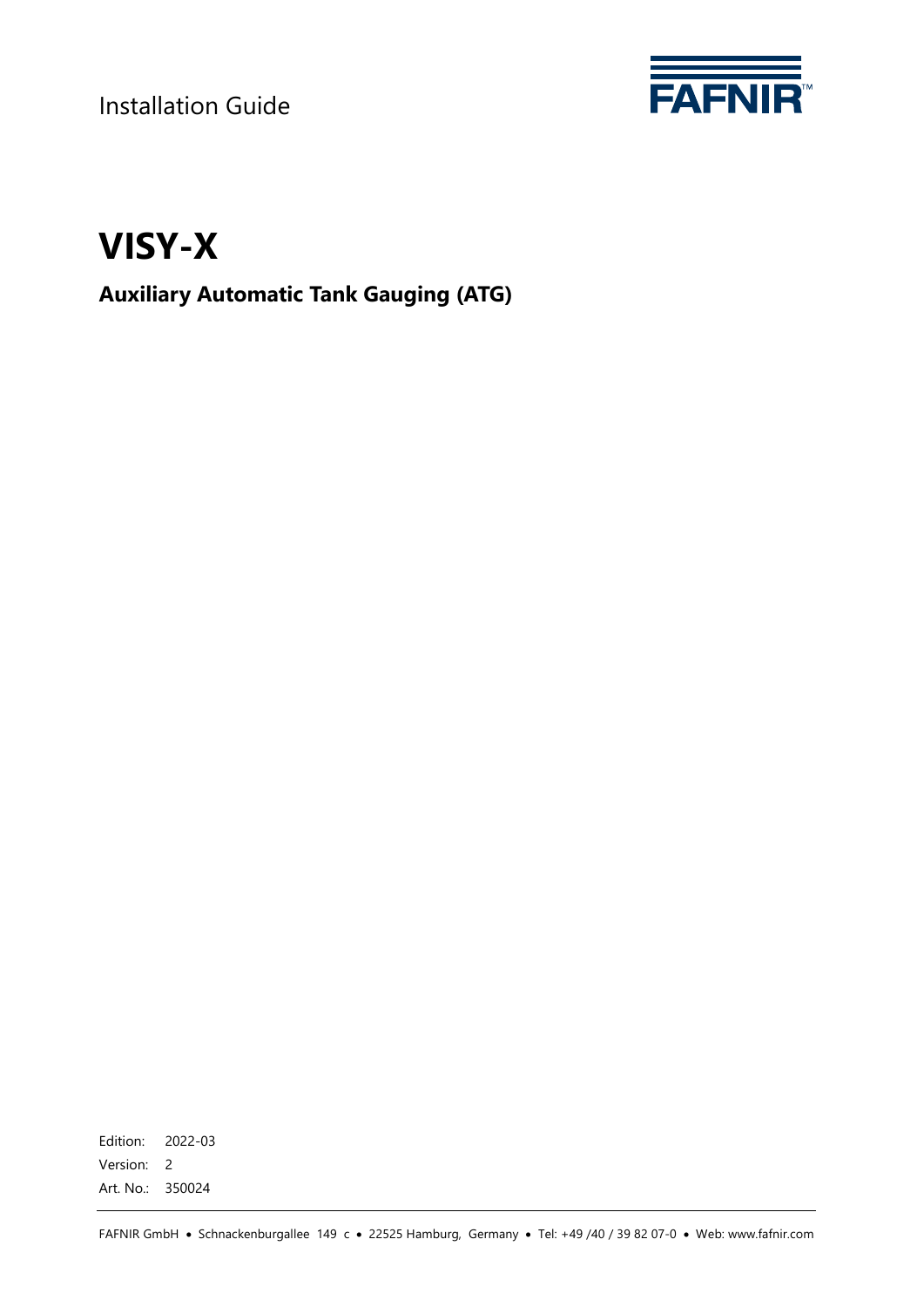

# **Content**

| $\mathbf{1}$            | Auxiliary Automatic Tank Gauging (Master/Slave)1                            |  |  |
|-------------------------|-----------------------------------------------------------------------------|--|--|
| 2                       |                                                                             |  |  |
| $\mathbf{3}$            |                                                                             |  |  |
| 3.1                     |                                                                             |  |  |
| 3.2                     | Configuring the VISY-Command evaluation unit with the VISY-Setup Software 3 |  |  |
| 3.3                     |                                                                             |  |  |
| $\overline{\mathbf{4}}$ | Master/Slave-Combination with two VISY-Commands                             |  |  |
| 4.1                     |                                                                             |  |  |
| 4.2                     |                                                                             |  |  |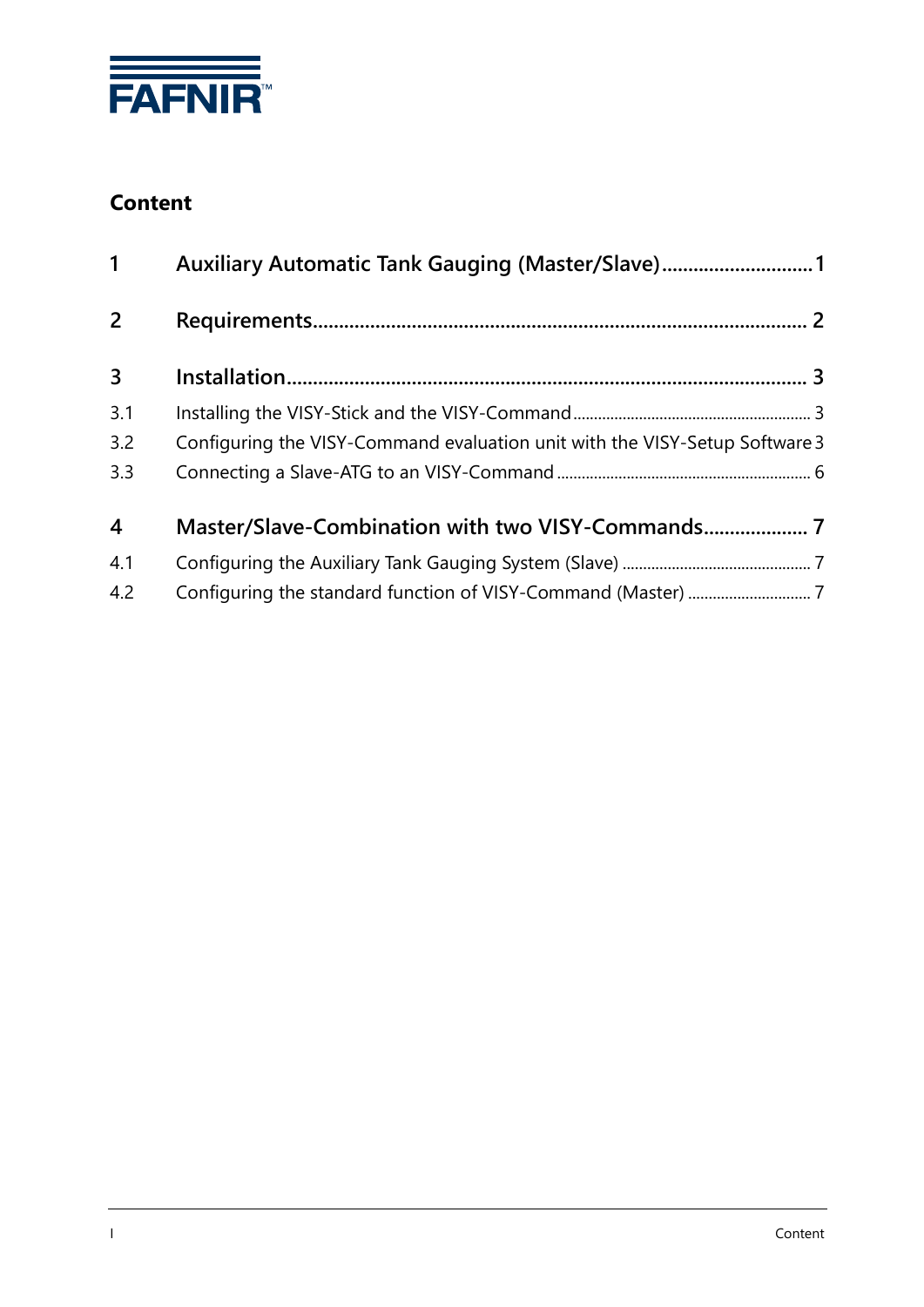

© Copyright:

Reproduction and translation is only permitted with the written consent of the FAFNIR GmbH. The FAFNIR GmbH reserves the right to carry out product alterations without prior notice.

Content II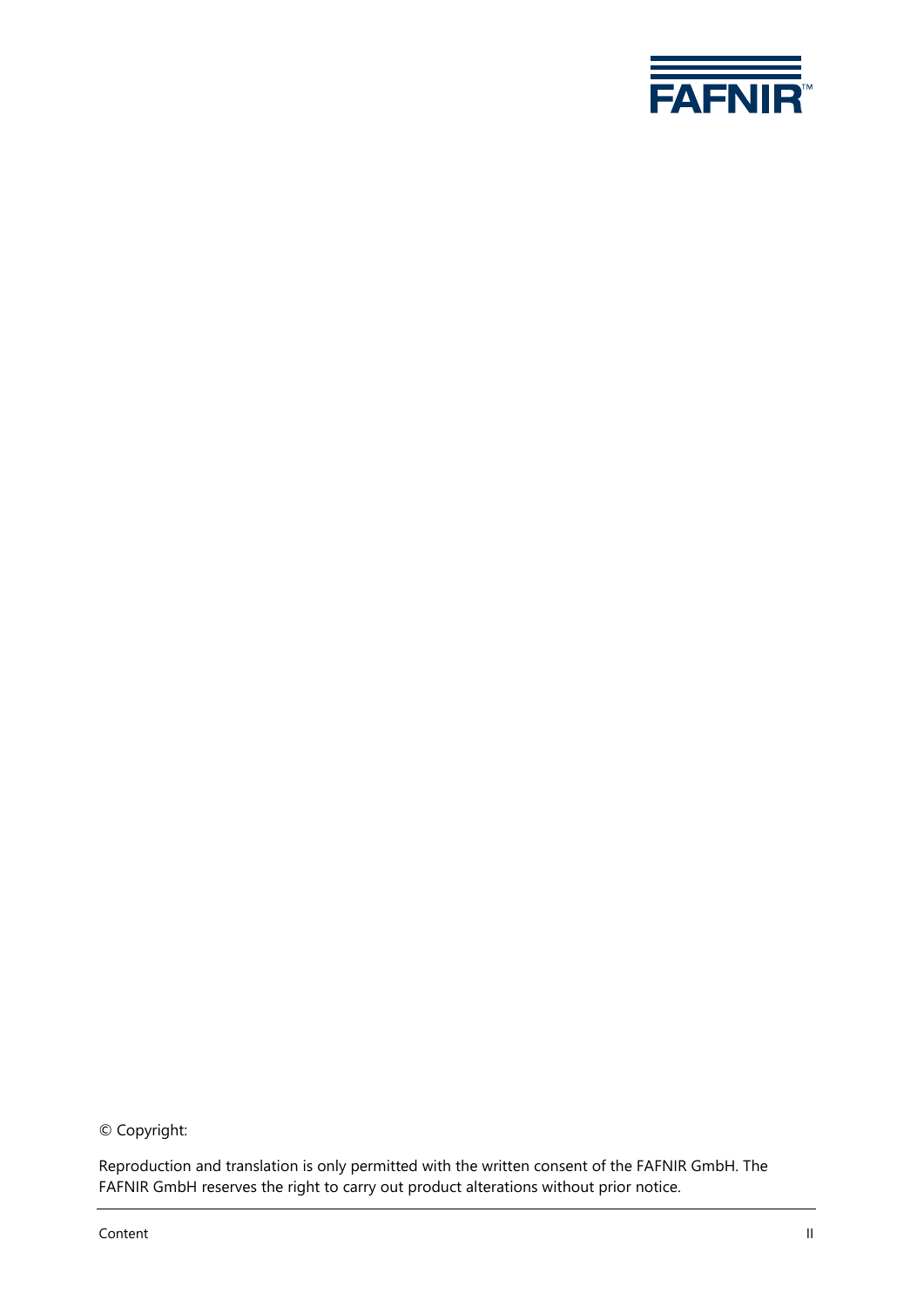

# <span id="page-3-0"></span>**1 Auxiliary Automatic Tank Gauging (Master/Slave)**

The VISY-X system is able to expand an existing measuring system and communicate with it in order to retrieve filling level and temperature data. The benefit of this function is the ability to continue using older, already installed tank gauging systems for which spare parts are no longer available. Normally, a failure of one of the individual probes would mean that the complete system would have to be replaced, including all probes that are still working. The function of the auxiliary tank gauging allows old tank gauging components that are still working to remain in use. It is simply a case of replacing the defective probe with a VISY-Stick and then connecting this to a VISY-Command.



Old tank gauging system with defective measuring probe in tank 2



New tank gauging system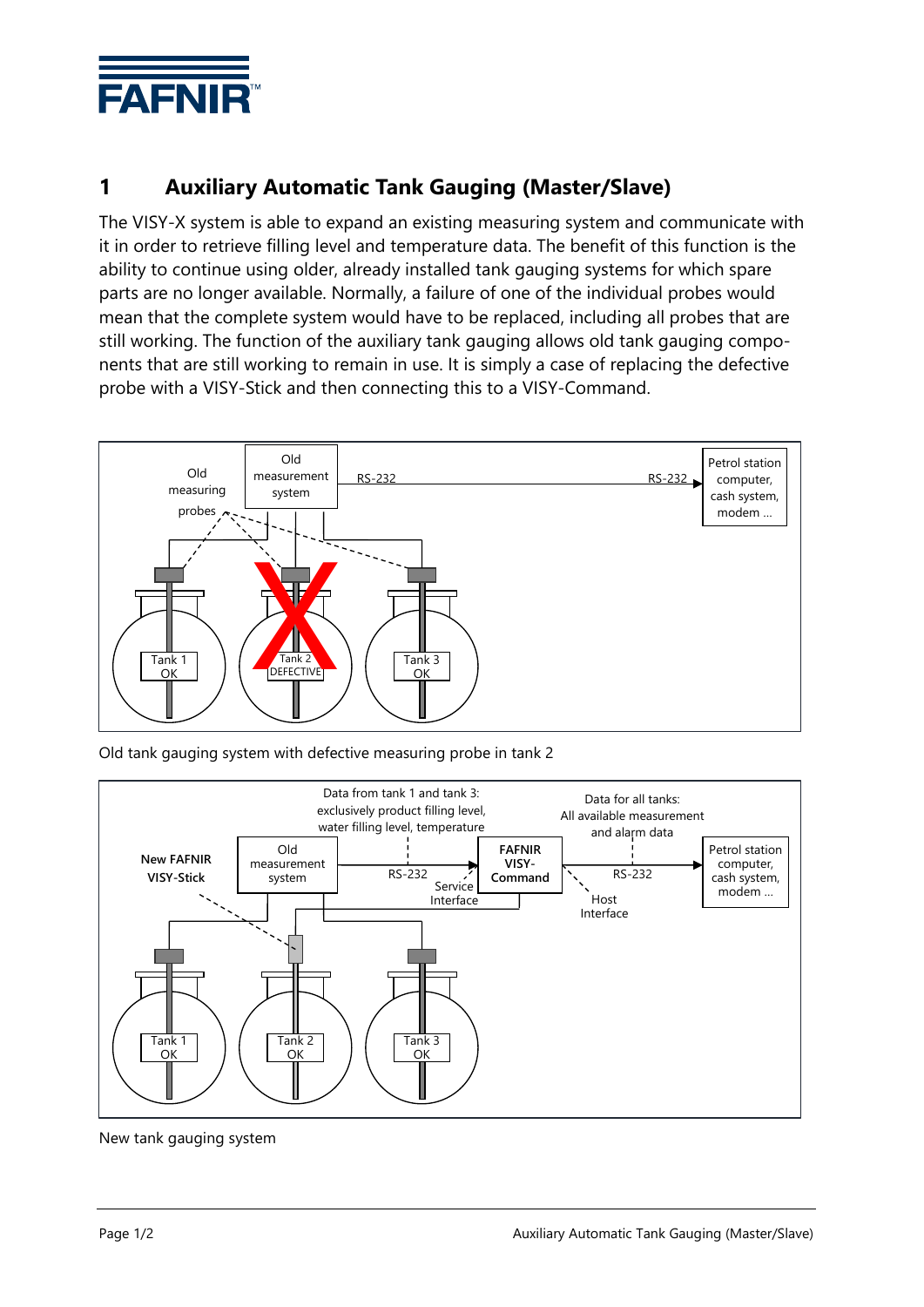

Old probes that are still working remain with the existing control unit. This then no longer supplies data directly to the petrol station computer and to the cash system, but rather to the VISY-Command.

#### <span id="page-4-0"></span>**2 Requirements**

The following fundamental conditions must be fulfilled to install and operate an auxiliary tank gauging system such as the one described before with a VISY-Command:

- For an installed tank gauging system to be operated as an auxiliary tank gauging at the VISY-Command, it must be equipped for data communication via an RS-232 interface that can work in 3-wire mode (RxD, TxD, GND) without control wires (hardware handshake).
- For an installed tank gauging system to be operated as an auxiliary tank gauging at the VISY-Command, it must support one of the serial data protocols that are commonly used in the field of petrol stations.
- The serial interface parameters and data protocol used between the tank gauging system installed and the petrol station computer/cash system must be known and supported by the VISY-X system.
- The auxiliary tank gauging system is connected to the service interface of the VISY-Command control unit, ruling out any other special function for the service interface, e.g. for connecting up a modem or Ethernet converter. (modem or Ethernet converter can only be connected to the host interface.)
- The VI-... interface card in the VISY-Command system must be equipped with firmware version VI-4.01 or a later version for it to work with an auxiliary tank gauging system. Versions with firmware older than VI-4.01 must be updated to the current firmware version.
- The program VISY-Setup Version V4.00 or later is needed for configuring an auxiliary tank gauging system in VISY-Command.
- If dip charts and/or alarm settings are stored in the auxiliary tank gauging system, it must be possible to read these out or off so that they can be transmitted to VISY-Command via VISY-Setup.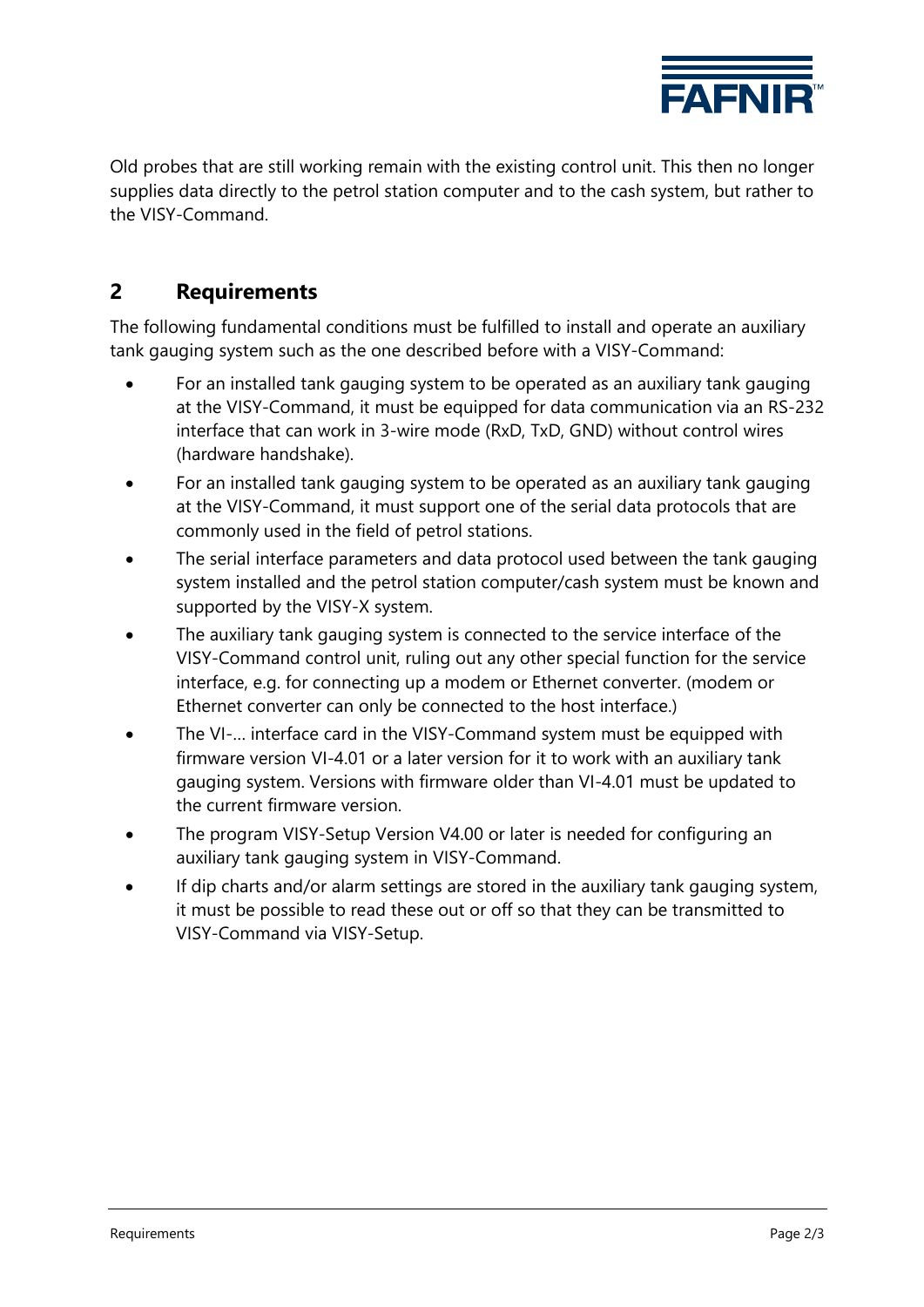

## <span id="page-5-0"></span>**3 Installation**

The following additional documentation must be noted during installation:

- VISY-Setup technical documentation, art. no. 207158
- Technical documentation of the old tank gauging system
- Technical documentation of the petrol station computer or cash system

#### <span id="page-5-1"></span>**3.1 Installing the VISY-Stick and the VISY-Command**

Install the VISY-Stick and the VISY-Command accordingly to

- VISY-Stick and VISY-Reed technical documentation, art. no. 207194
- VISY-Command technical documentation, art. no. 207184



*The Probe Terminal Number should be corresponding to the number of the tank, i.e. if the probe of tank no. 2 is broken the VISY-Stick that replaces it should be connected to the probe terminal no. 2 of the VISY-Command.*

#### <span id="page-5-2"></span>**3.2 Configuring the VISY-Command evaluation unit with the VISY-Setup Software**

The VISY-Stick configuration is described in the technical documentation for VISY-Setup. The following describes only the necessary configurations for the auxiliary tank gauging.

The configuration of the auxiliary tank gauging system regarding the probes, the tank tables and the alarm threshold have to be taken over into the VISY-Command by using VISY-Setup.

- (1) Open VISY-Setup
- (2) Control Unit (F2)  $\rightarrow$  Advanced Settings...
- (3) Choose protocol for the "Special function of service port"

There are five different protocols to choose:

- 1. HLS protocol; \$Att[cr]; (z.B. Hectronik)
- 2. H protocol; Htt[cr] (filling height)
- 3. VR protocol; [soh]i201tt
- 4. H protocol; H0t[cr] (filling height)
- 5. VR protocol; [soh]i201[etx]
- ເສ *If the H protocol is selected, the old measurement evaluation unit must transmit the filling height.*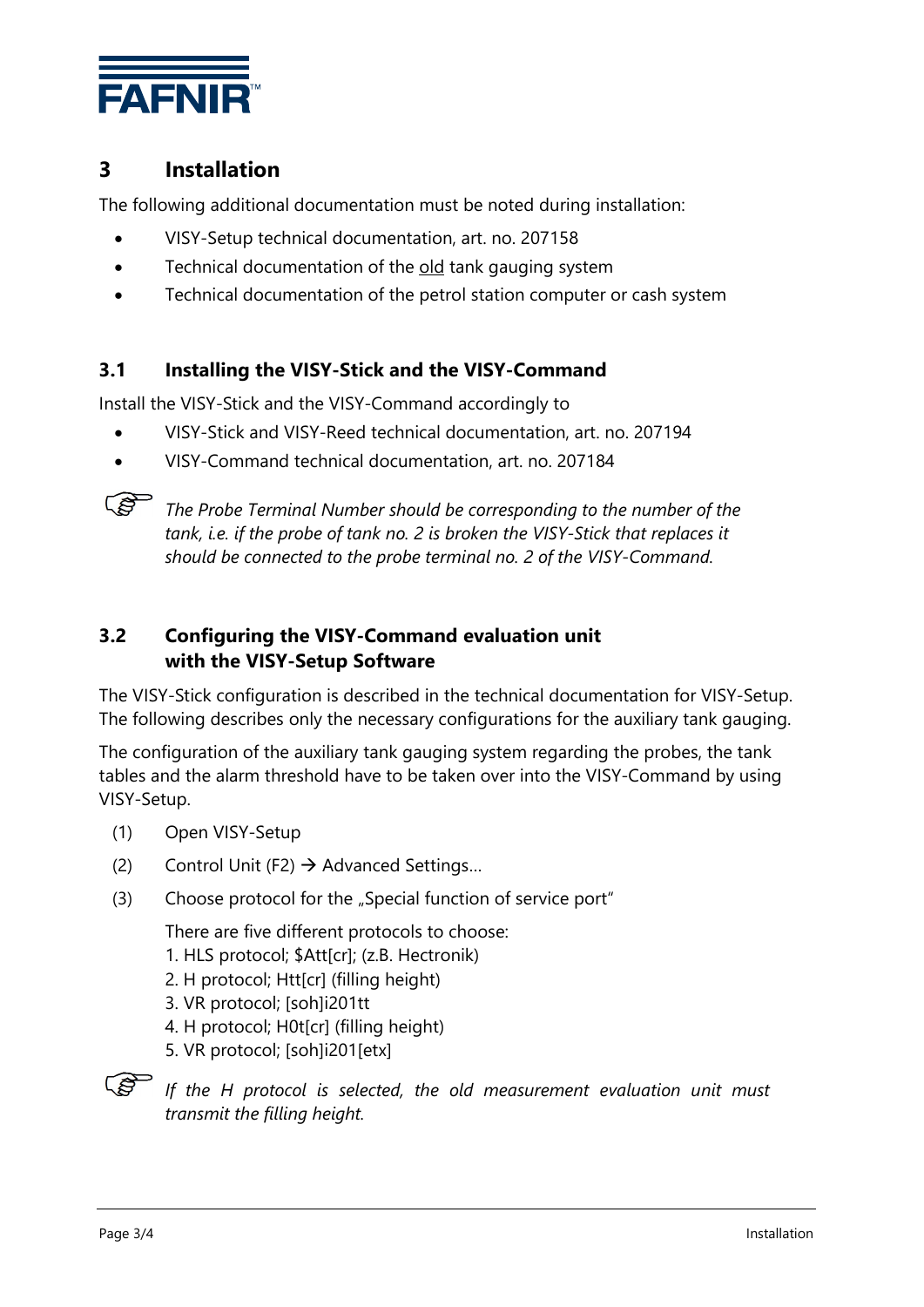

| <b>Control Unit - Advanced Settings</b>                                                                                                                                                               |                                                                                                                                                   |
|-------------------------------------------------------------------------------------------------------------------------------------------------------------------------------------------------------|---------------------------------------------------------------------------------------------------------------------------------------------------|
| Communication Address of Control Unit:<br>Special function of service port.<br>$[e.g. Slave-ATG]$<br>Parameter for special function of service port :<br>Data protocol for VISY-Stick communication : | deactivated<br>deactivated<br>Protocol \$Att[cr]<br>Protocol Htt[cr][lf]<br>Protocol [soh]i201tt<br>Protocol H0t[cr]<br>Protocol [soh]i201tt[etx] |
| Accept                                                                                                                                                                                                | Discard<br>Close                                                                                                                                  |

 $\mathbb{Q}$ 

*If the protocol of the old control unit is known: Please ask us for the protocol to select. Trying each one of the 5 protocols is also possible.* 

#### (4) To configure the "Parameter for function of service port" press the "..."button.

| <b>Control Unit - Advanced Settings</b>                |                      |
|--------------------------------------------------------|----------------------|
|                                                        |                      |
| Communication Address of Control Unit:                 |                      |
| Special function of service port .<br>(e.g. Slave-ATG) | Protocol Htt[cr][lf] |
| Parameter for special function of service port :       | 1200, 8, N,          |
| Data protocol for VISY-Stick communication :           | Standard VISY TLG    |
|                                                        |                      |
| Accept                                                 | Discard<br>Close     |

(5) Select corresponding parameter in the appearing window. Please check with the technical documentation of the auxiliary tank gauging system to set the right parameter.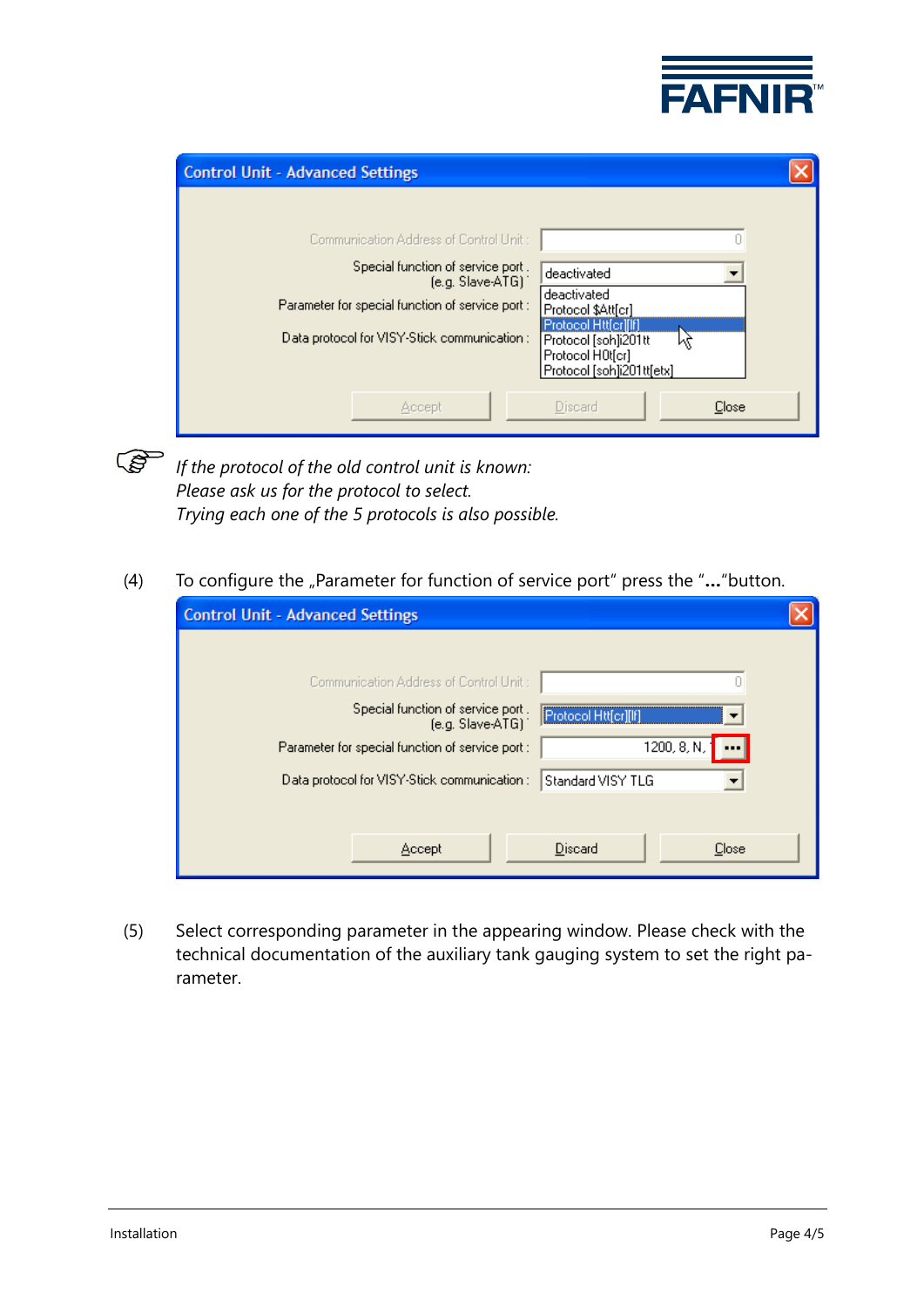

| <b>Exc</b> Service port |                |           |                           |
|-------------------------|----------------|-----------|---------------------------|
|                         | Baudrate: 1200 |           |                           |
|                         | Databits:      | $\vert$ 8 |                           |
|                         | Parity:        | NONE      |                           |
|                         | Stopbits:  1   |           |                           |
|                         |                |           |                           |
|                         | Cancel         |           | $\overline{\mathsf{g}}$ K |

- (6) Select Probes (F4) in the VISY-Setup menu
- (7) Choose "Probe Terminal No."  $\rightarrow$  Set "Data Source" to "Slave ATG" and enter the corresponding "Tanknumber of Slave-ATG". Continue as usual.



*Do not enter a "Fixed Offset of the Probe" for the slave ATG.*

*Use the tank tables of the Slave-ATG for the configuration of the VISY-Command.*

| VISY-Setup<br>巫                                              |                                                                                                                   |
|--------------------------------------------------------------|-------------------------------------------------------------------------------------------------------------------|
| <b>bot</b><br>Current Values (F1)<br>å.<br>Control Unit (F2) | <b>Probes</b><br>Probe Terminal No.:<br>1 회<br>VISY-Stick                                                         |
| $\bullet$<br>Date and Time (F3)                              | Slave-ATG<br>Data Source:<br>▼                                                                                    |
| $\mathcal{R}_{\mathcal{A}}$<br>Probes (F4)                   | Tanknumber of Slave-ATG:<br>n<br>VISY-Stick Standard<br>Type of Probe:                                            |
| Tank tables (F5)                                             | Fixed Offset of the Probe :<br>$0 \text{ mm}$<br>Offset of the Product Float:<br>$\overline{0}$<br>m <sub>m</sub> |
| Input (F6)                                                   | Type of Product:<br>- not configured -<br>$\mathbf{r}$ r $\mathbf{r}$                                             |
| Output (F7)                                                  | Product Name:<br>Product Code:<br>$\Omega$                                                                        |
| Output-Events (F8)                                           | Mud layer suppression activated :<br>$0 \text{ mm}$<br>Alarmconfiguration                                         |
| Save and Load (F9)<br>About VISY-Setup                       | Discard<br>Close<br>Accept                                                                                        |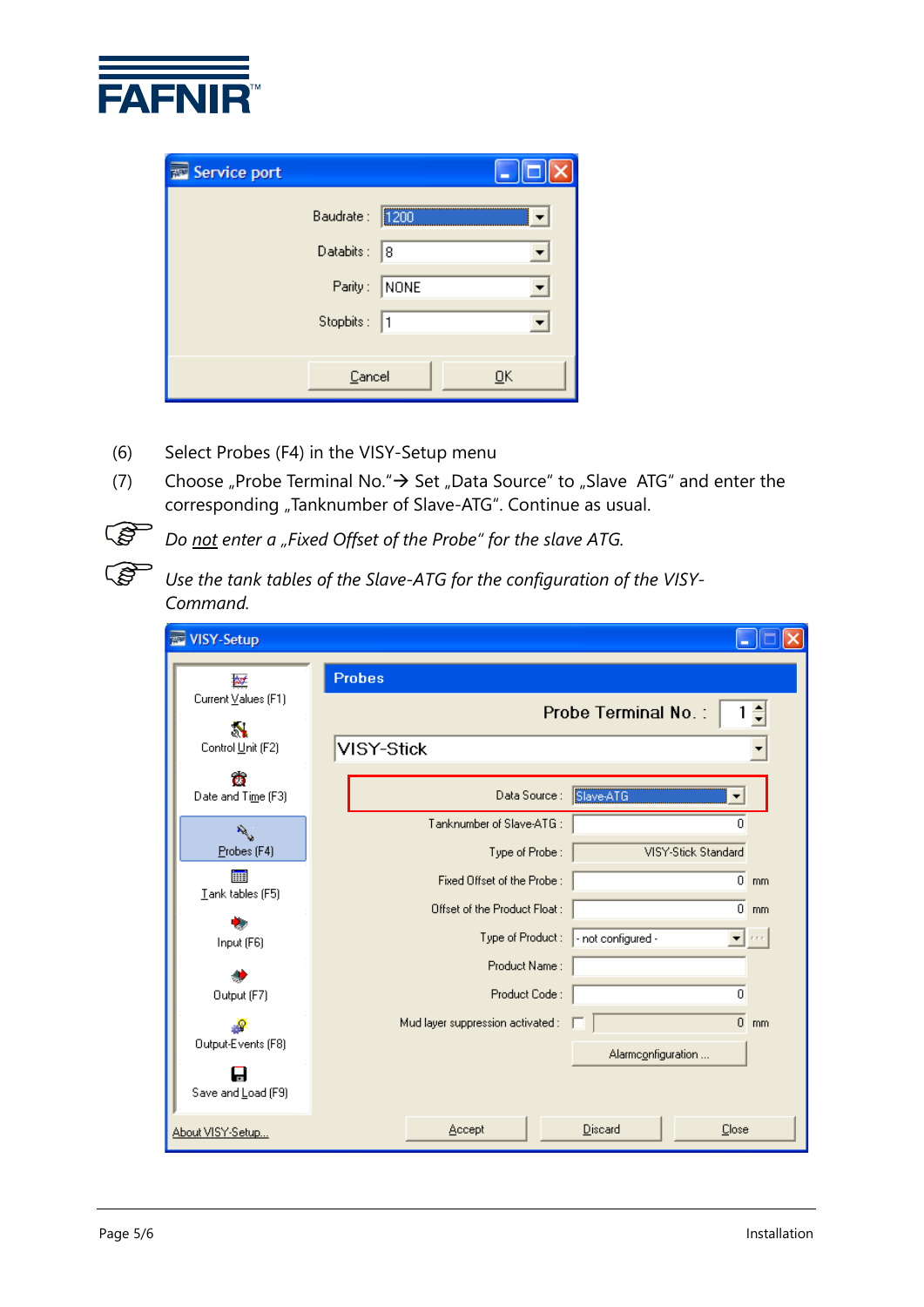

#### <span id="page-8-0"></span>**3.3 Connecting a Slave-ATG to an VISY-Command**

- (1) Disconnect the RS 232 connection between POS and auxiliary tank gauging system.
- (2) Using a 3-core cable to set up a new RS-232 connection between the auxiliary tank gauging system and the service interface (9-pin D-Sub socket on the VI-… card) of VISY-Command. To eliminate the need for soldering on a D-Sub connector, a D-Sub-9M adapter (art. no. 900038) featuring terminal clamps is available separately. A cable length of 12 metres should not be exceeded. Screening of VISY-Command is not necessary. If the auxiliary tank gauging system requires a screened cable, the screening should be located in VISY-Command on the earth point (PE) or directly on the housing earth.



Figure 3: Connection of auxiliary tank gauging to VISY-Command

- (3) Set the DIP switches on the VI-… interface card to the position ON (S1.1) and OFF (S1.2). The interface card now starts data interrogation of the auxiliary tank gauging system. If everything is correctly wired and configured, the data for all tanks should now be available in the petrol station control system or cash system. Delays could arise if the cash system or petrol station control system only occasionally interrogates the tank gauging system data.
- (4) If you want to check whether data from the auxiliary tank gauging system has been correctly read by VISY-Command, set the DIP switches back to the OFF / OFF position (service interface mode = VISY-Setup) and connect VISY-Setup to the service interface again. When doing this, make sure that the DIP switches are in the OFF / OFF position before you disconnect the cable to the auxiliary tank gauging system. By observing this sequence, the data read from the auxiliary tank gauging system remain in VISY-Command for as long as it has been defined in VISY-Setup, configuration item "Timeout...". If you disconnect the cable first, VISY-Command would continue trying to interrogate and then delete the data as it would no longer receive a reply (status code: 11).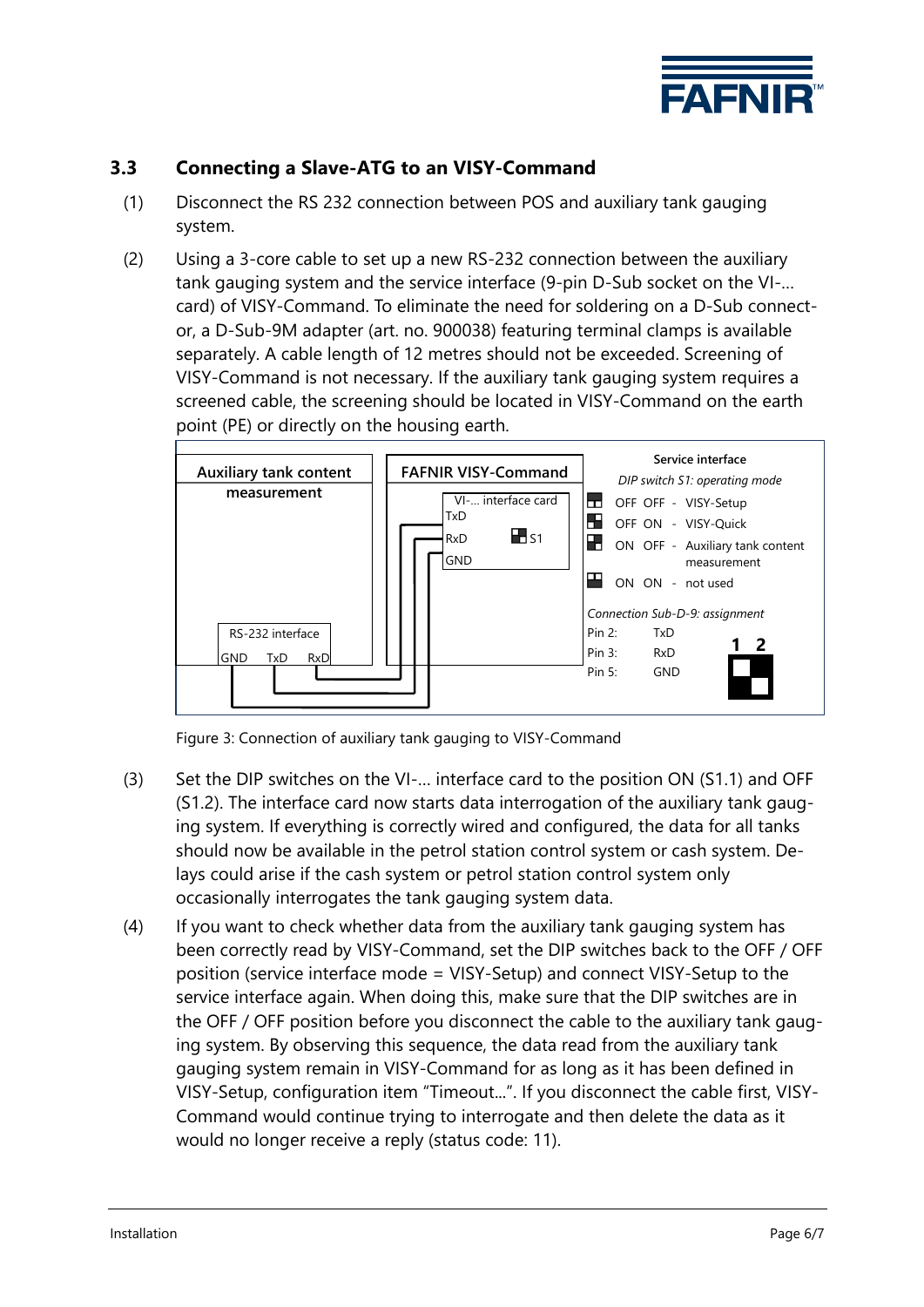

### <span id="page-9-0"></span>**4 Master/Slave-Combination with two VISY-Commands**

The following example describes how to do a master – slave connection with two VISY-Commands:

#### <span id="page-9-1"></span>**4.1 Configuring the Auxiliary Tank Gauging System (Slave)**

With VISY-Setup: Configure the VISY-Stick probes under the menu item "Probes (F4)". Assign the VISY-Stick probe with the "Probe Terminal No." by entering the corresponding "Serial-No. of the Probes".



*The number of the Tank should be corresponding to the "Probe Terminal No.".*



*In case of an wireless system the "Probe Terminal No." can be freely assigned by entering the serial number.*

The following configurations have to be done:

- Enter the "Fixed Offset of the Probe" under the menu item "Probes (F4)"
- Enter the Hostcode "101" (H-Protocol) under the menu item "Control Unit (F2)"

#### <span id="page-9-2"></span>**4.2 Configuring the standard function of VISY-Command (Master)**

In the menu item "Control Unit"  $\rightarrow$  "Advanced Settings"  $\rightarrow$  "Special function of service port" the protocol "Htt[cr][lf]" must be selected.

- (1) Set the  $\mu$ Parameter for special function of service port" as follows:
	- Baudrate: 1200
	- Databits: 8
	- Parity: NONE
	- Stopbits: 1

| Service port |             |              |    |
|--------------|-------------|--------------|----|
|              | Baudrate:   | 1200         |    |
|              | Databits:   | 8            |    |
|              |             | Parity: NONE |    |
|              | Stopbits: 1 |              |    |
|              |             |              |    |
|              | Cancel      |              | ŪΚ |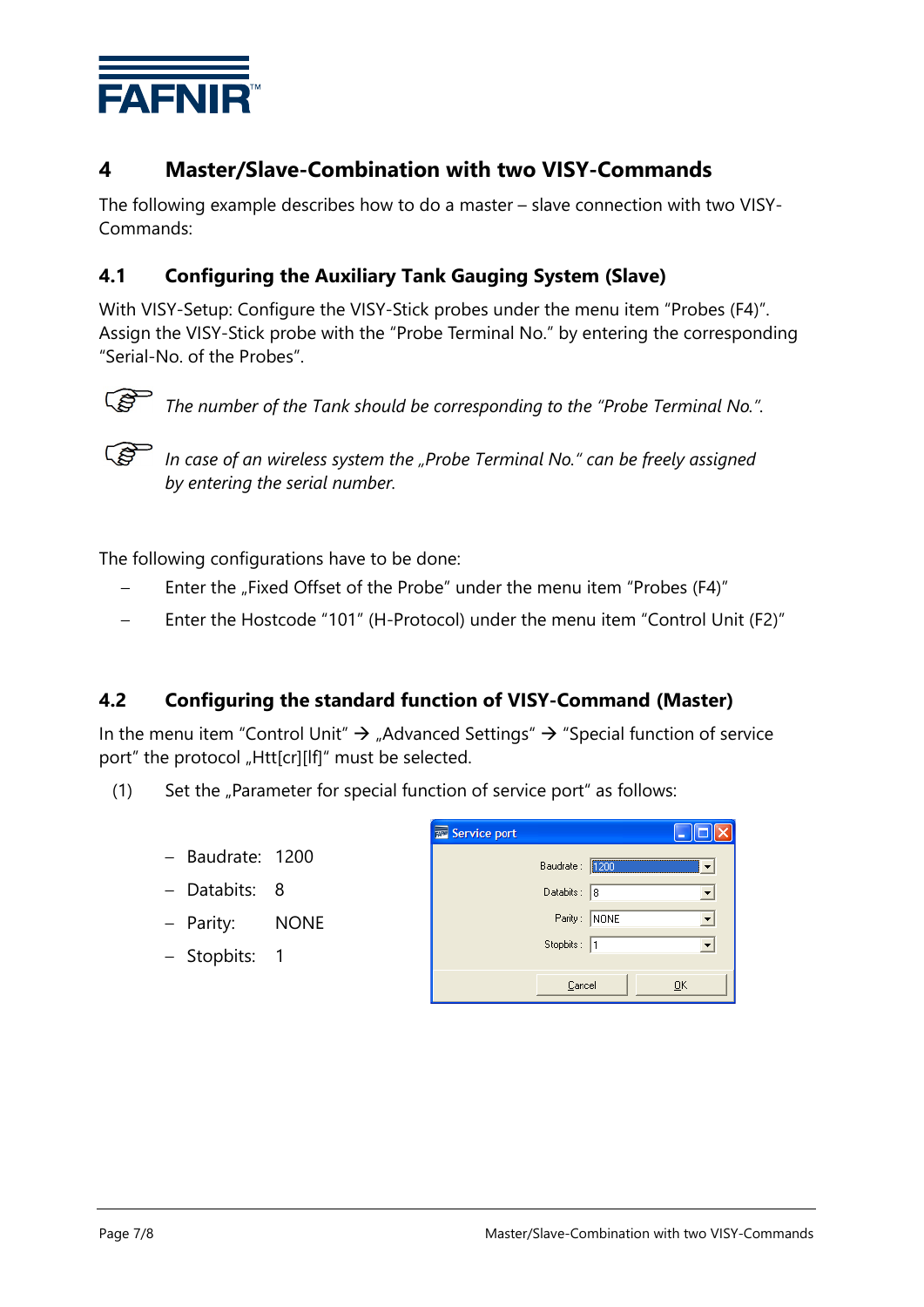

- (2) Configure the probes of the auxiliary tank gauging system corresponding to chapter 3.1.
- *For Probe terminals whose data do not come directly from the VISY-Stick but from the auxiliary Automatic Tank Gauging system (Slave) select the Slave-ATG. "Probes (F4)" "Data Source" "Slave-ATG"*
- **CAP** *Enter the serial number or tank number of the probe under "Tank number of slave ATG".*
- (3) Setting of the DIP-Switch "S1" on the VI-Board of the VISY-Command:
	- $-$  S1.1 = ON
	- $-$  S1.2 = OFF



*See chapter 3.2*

- (4) Connect both VISY-Command with a RS-232 cable:
	- Slave: RS 232 Host-Interface
	- Master: Service-Interface (D-Sub-Connector)